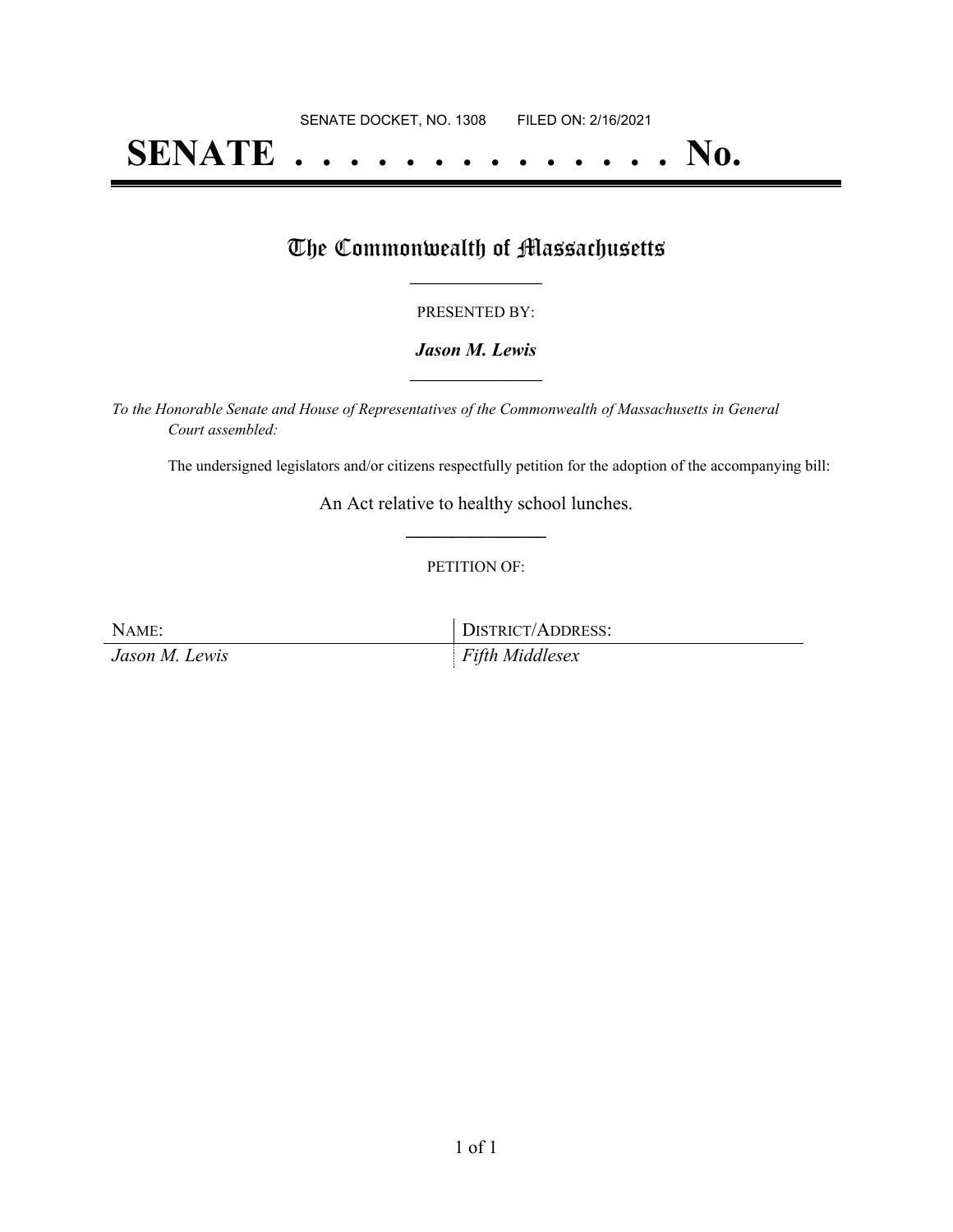## **SENATE . . . . . . . . . . . . . . No.**

for legislation relative to healthy school lunches

### The Commonwealth of Massachusetts

**In the One Hundred and Ninety-Second General Court (2021-2022) \_\_\_\_\_\_\_\_\_\_\_\_\_\_\_**

**\_\_\_\_\_\_\_\_\_\_\_\_\_\_\_**

An Act relative to healthy school lunches.

Be it enacted by the Senate and House of Representatives in General Court assembled, and by the authority *of the same, as follows:*

2 15IIIIII, the following section:-

3 Section 15JJJJJJ.The governor shall annually issue a proclamation setting apart March 21

4 as Massachusetts Child Nutrition Day and recommending that the day be observed in an

5 appropriate manner by the people.

6 SECTION 2. Chapter 71 is hereby amended by inserting, after section 97, the following 7 new section:-

8 Section 98. (a) The purpose of this section is to ensure that the students of the

9 Commonwealth are appropriately nourished in order to support a healthier, livable and more

10 equitable future for all.

11 (b) For the purposes of this section, the following words shall have the following 12 meanings:-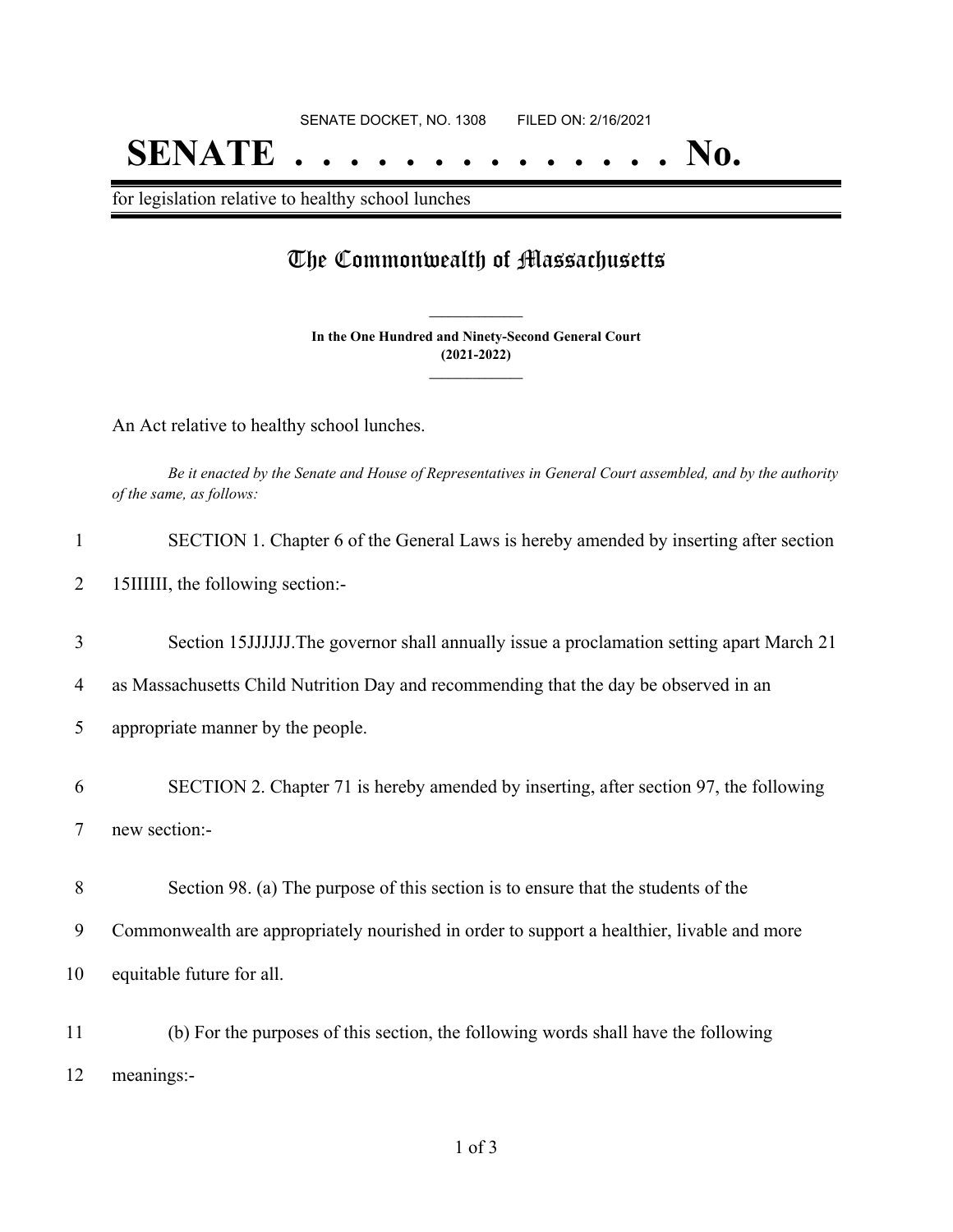(i) "entrée" is defined as the meat or meat alternate category within the USDA's Federal Nutrition Standards

 (ii) "Fiber-rich" is defined as a meal item that contains at least 20% of the minimum daily grams of fiber for youth ages 2-18 as determined by the National Institute of Health's Daily Reference Intakes (DRI).

 (iii) "Reimbursable meal" is any meal that meets the United States Department of Agriculture (USDA) National School Lunch Program nutritional requirements for federal reimbursement at the annual allotted rate of any of the following: (a) free lunch; (b) reduced-21 price lunch; or (c) paid lunch

 (iv) "ultra-processed food" is defined as industrial formulations of food substances never or rarely used in kitchens (such as high-fructose corn syrup, hydrogenated or interesterified oils, and hydrolysed proteins), or classes of additives designed to make the final product palatable, appealing, or preservable (such as flavours, flavour enhancers, colours, emulsifiers, emulsifying salts, sweeteners, thickeners, nitrates, nitrites, preservatives, and anti-foaming, bulking, carbonating, foaming, gelling and glazing agents)

 (c) Any food service provider selling food to Massachusetts public schools for our children to consume shall ensure that at least 50% of the entrées sold and served for lunch within school hours in schools, school districts, or other entities over the course of each week are healthy foods containing whole grains, vegetables, fruits, legumes, and other fiber-rich proteins as part of a reimbursable meal offering within the federal National School Lunch Program.

 (d) No food service provider may sell or serve in Massachusetts public schools, school districts, or other entities more than 20% of entrée items that are ultra-processed or have a

of 3